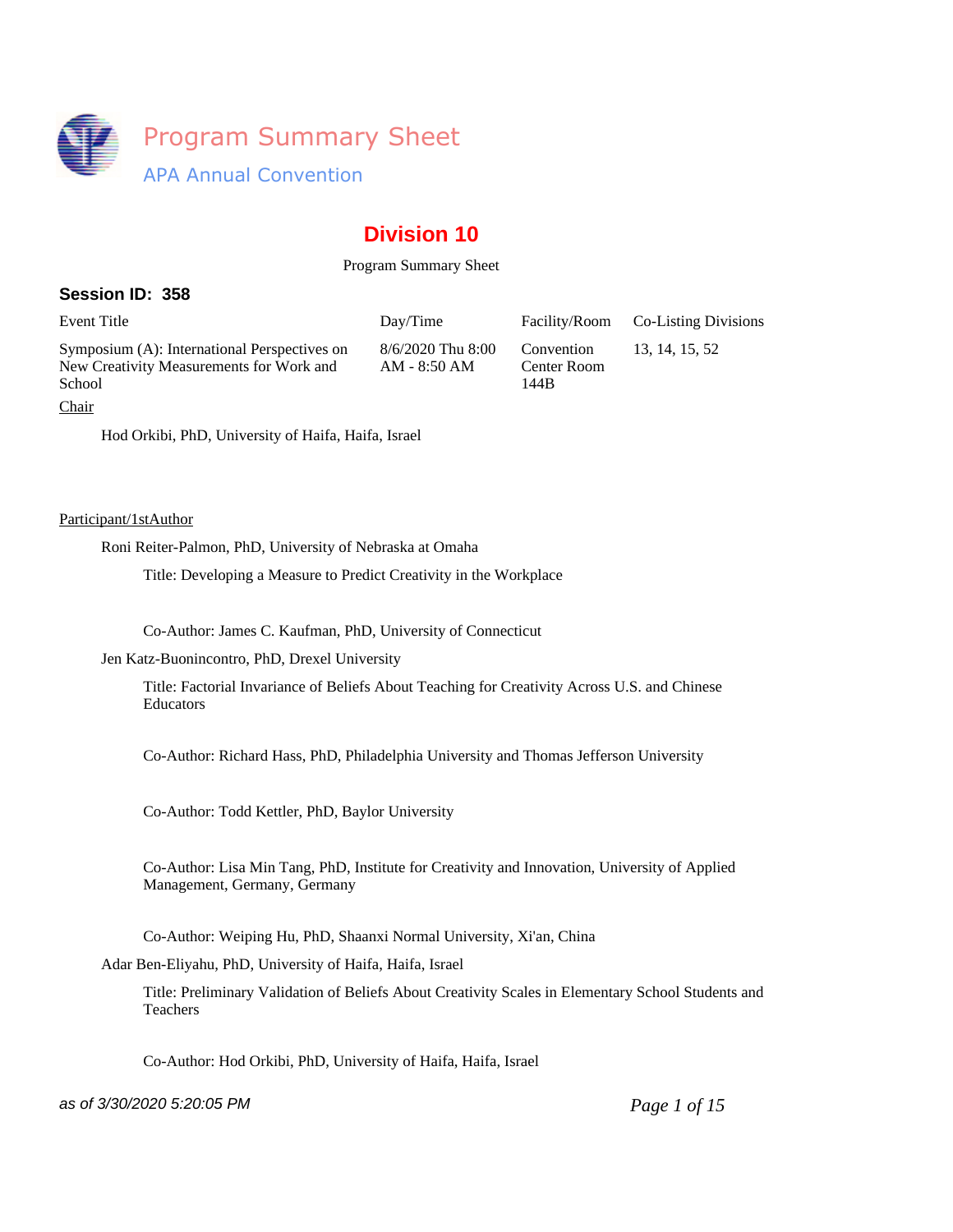Co-Author: Shoshana Azulay, BA, University of Haifa, Haifa, Israel

# **Session ID: 359**

| Event Title                                                                                                             | Day/Time                            | Facility/Room                     | <b>Co-Listing Divisions</b> |
|-------------------------------------------------------------------------------------------------------------------------|-------------------------------------|-----------------------------------|-----------------------------|
| Symposium (A): Creativity and Emotions: From<br>the Decision to Be Creative to Reactions to<br><b>Creative Products</b> | $8/6/2020$ Thu 9:00<br>AM - 9:50 AM | Convention<br>Center Room<br>102A |                             |
| Chair                                                                                                                   |                                     |                                   |                             |
| Zorana Ivcevic, PhD, Yale University                                                                                    |                                     |                                   |                             |

Participant/1stAuthor

Zorana Ivcevic, PhD, Yale University

Title: The Role of Emotions Across the Creative Process of Artists

Co-Author: Jessica D. Hoffman, PhD, Yale Center for Emotional Intelligence

Jessica D. Hoffman, PhD, Yale Center for Emotional Intelligence

Title: Students' Emotions and Their Attitudes Toward Creativity: The Role Of Positive School Climate

Paula Thomson, PsyD, California State University, Northridge

Title: Emotional Traits in Performing Artists

Pablo Tinio, PhD, Montclair State University

Title: Emotions and the Aesthetic Experience of Creative Products

## **Session ID: 354**

| Event Title                                                                   | Dav/Time                            |                                  | Facility/Room Co-Listing Divisions |
|-------------------------------------------------------------------------------|-------------------------------------|----------------------------------|------------------------------------|
| Data-Blitz (A): Arts and Creativity Interventions<br>in Learning and Teaching | 8/6/2020 Thu 10:00<br>AM - 10:50 AM | Convention<br>Center Room<br>158 | 2. 7. 15. 16                       |

# Cochair

Jillian Hogan, MEd, University of Wisconsin Madison

Jennifer Drake, PhD, Brooklyn College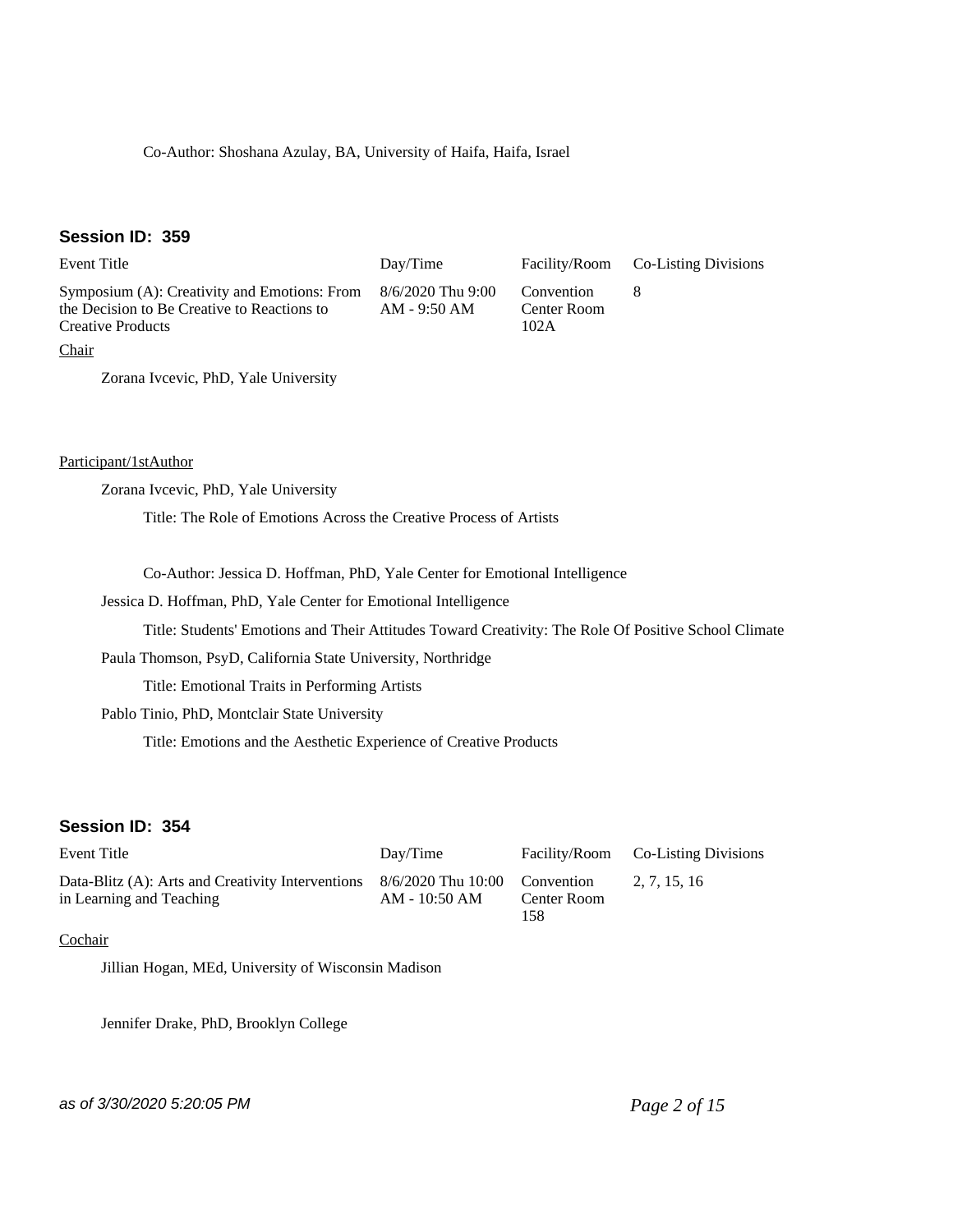#### Participant/1stAuthor

Jillian Hogan, MEd, University of Wisconsin Madison

Title: Children's Arguments for Keeping Music and Art Education in Schools

Co-Author: Ellen Winner, PhD, Boston College

Jennifer Drake, PhD, Brooklyn College

Title: Drawing to Learn: The Use of Drawing to Enhance Stem Learning

Co-Author: Katherine Papazian, MA, Graduate Center, New York, NY

Jessica D. Hoffman, PhD, Yale Center for Emotional Intelligence

Title: Creativity in the Domain of Emotion Regulation: Characteristics of High School Students' Reappraisals

Co-Author: Jennifer P. Seibyl, MEd, Yale Center for Emotional Intelligence

Magdalena G. Grohman, PhD, University of Texas at Dallas

Title: Classroom Interventions to Increase Creative Potential in College Students, Part II

Co-Author: Heather T. Snyder, PhD, Edinboro University

Ross Anderson, PhD, Inflexion, Eugene, OR

Title: How Am I Creative? Creative Development of Creative Resources for Teaching

Co-Author: Jen Katz-Buonincontro, PhD, Drexel University

Co-Author: Tracy Bousselot, PhD, Inflexion, Eugene, OR

Co-Author: Jessica Land, MA, Creative Engagement Lab, LLC, Eugene, OR

#### **Session ID: 363**

Event Title **Event Title** Day/Time Facility/Room Co-Listing Divisions Poster Session (F): 1 8/6/2020 Thu 12:00 PM - 12:50 PM and E

Convention Center Halls D

as of 3/30/2020 5:20:05 PM *Page 3 of 15*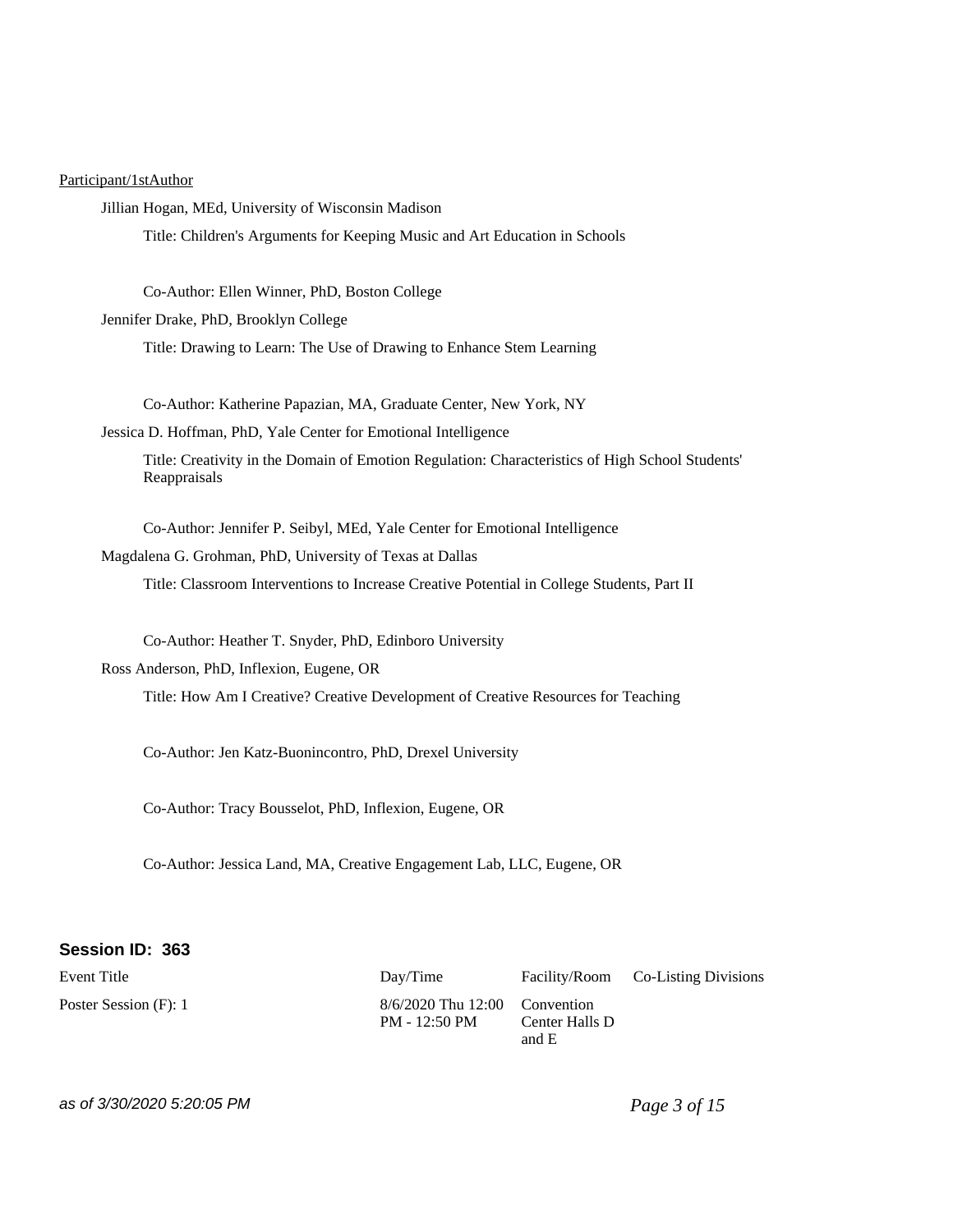Participant/1stAuthor

Alysha Meloche, MA, Drexel University

Title: Artist Being: Factoring Artists' Knowledge Into Aesthetic Emotions

Xiaorong Zhang, MS, George Mason University

Title: Examining Studio Art Classrooms: How Teachers Can Support Student Autonomy and Agency

Co-Author: Kimberly Sheridan, PhD, George Mason University

Jenny C. Seham, PhD, Montefiore Medical Center/Albert Einstein College of Medicine

Title: Patient Artwork Impact on Mood and Perceptions of a Hospital Community

Co-Author: Tenzin Yangchen, BA, Columbia University, Teachers College

Co-Author: Gabriela Rodrigues, MA, Adelphi University

Co-Author: Danielle Esses, BA, Stanford University

Aida Fernandez-Cotarelo, PhD, University of the Basque Country - Social Psychology Department, Donostia-San Sebastian, Gipuzkoa, Spain

Title: Exploratory Study on the Dimensionality of Dance Appreciation

Nils Myszkowski, PhD, Pace University

Title: All Fluency Scores Are Not Created Equal(ly Discriminant): Proposing a 2-Parameter Poisson Counts Model (2ppcm) to Account for Such Differences

Maria Eugenia Panero, PhD, Yale University

Title: Experiencing Shakespeare Through Different Media

Co-Author: Ellen Winner, PhD, Boston College

Tim Lomas, PhD, University of East London, London, United Kingdom

Title: Using Machine Learning to Explore Linguistic Diversity: A Case Study Focusing on Japanese **Aesthetics** 

Co-Author: Yoshiki Ishikawa, PhD, Habitech, Tokyo, Japan

Co-Author: Masahiro Kazama, MA, Habitech, Tokyo, Japan

Co-Author: Sho Izumo, BA, Habitech, Tokyo, Japan

as of 3/30/2020 5:20:05 PM *Page 4 of 15*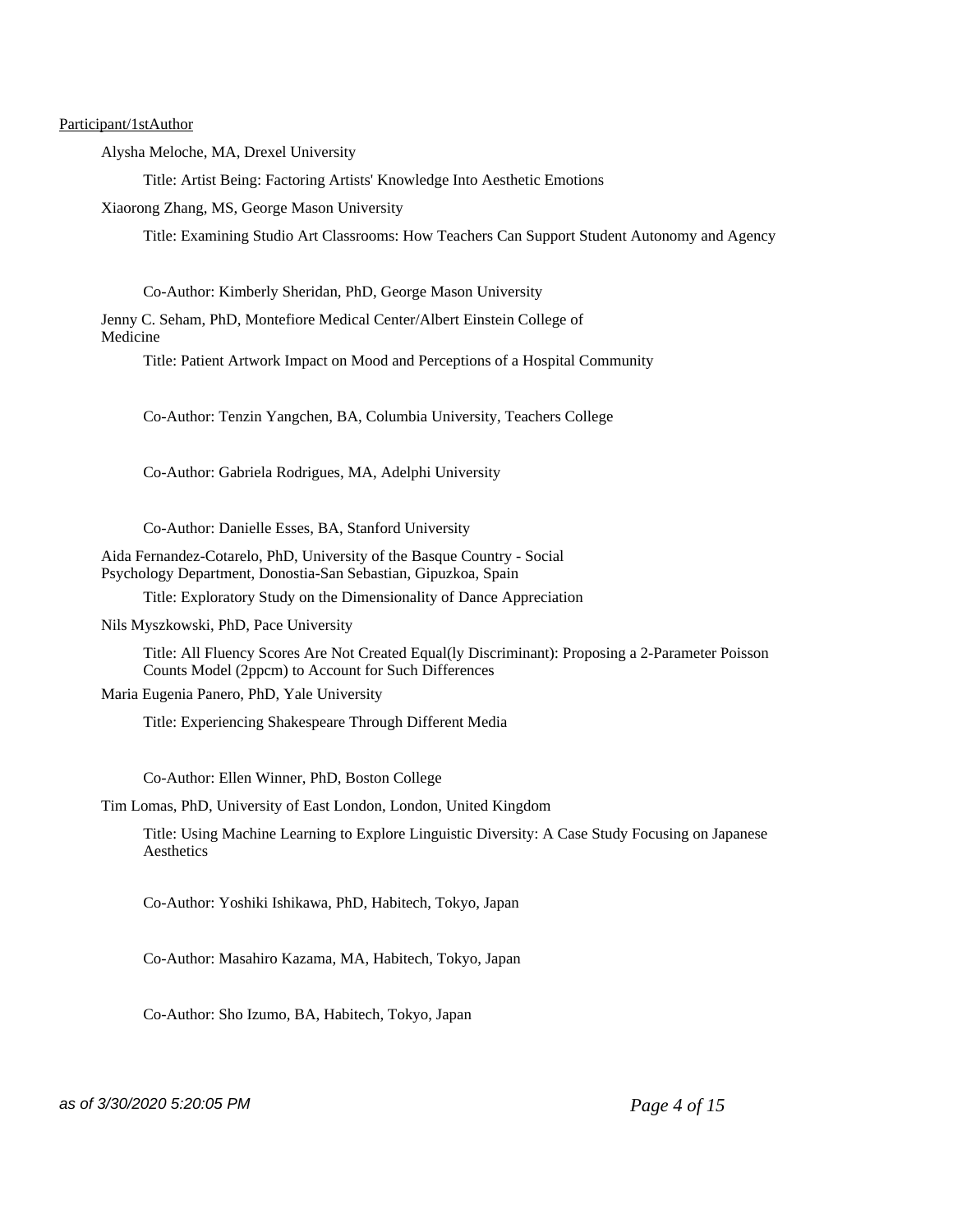Yiftach Ron, PhD, University of Haifa, Haifa, Israel

Title: Psychodrama's Role in Alleviating Acute Distress: A Case Study of an Open Therapy Group in  $\epsilon$ Psychiatric Inpatient Ward

Bracha Azoulay, PhD, University of Haifa, Haifa, Israel

Title: Helpful and Hindering Factors in Psychodrama Field Training: A Longitudinal Mixed Methods Study of Student Development

Co-Author: Hod Orkibi, PhD, University of Haifa, Haifa, Israel

Megan G. Stutesman, MEd, George Mason University

Title: Children's Theatre and 21st Century Skills: Longitudinal Analysis of Skill Growth and Variance in Teacher Ratings

Co-Author: Thalia R. Goldstein, PhD, George Mason University

Co-Author: Julane Havens, MA, Shakespeare Theatre Company, Washington, DC

Zhe Feng, MEd, University of Toronto, Toronto, ON, Canada

Title: Literary Aesthetics and Sociohistorical Change: A Comparative Study of the Chinese Wényán and Modern Báihuà

Co-Author: Weiyi Wang, MEd, University of Toronto, Toronto, ON, Canada

Co-Author: Yuxiu Sun, MA, Zhejiang University, Hangzhou, ZheJiang, China

Co-Author: Gerald Cupchik, PhD, University of Toronto, Toronto, ON, Canada

Maguire Flinn, PhD, George Mason University

Title: Improved Mmse, Narrative, and Clock-Drawing Abilities in Dementia Singers After Individualized Singing Treatments

Co-Author: Maguire E. Maguire, MA, George Mason University

Co-Author: Jane Flinn, PhD, George Mason University

Angela J. Cotellessa, EdD, MA, Center for Leadership Development, Washington, DC

Title: In Pursuit of Polymaths: Understanding Renaissance Persons of the 21st Century

Meihua Qian, PhD, Clemson University

Title: Preservice Teachers' Beliefs About Good Teachers and Creative Teachers

Co-Author: Qianyi Gao, MA, Clemson University

as of 3/30/2020 5:20:06 PM *Page 5 of 15*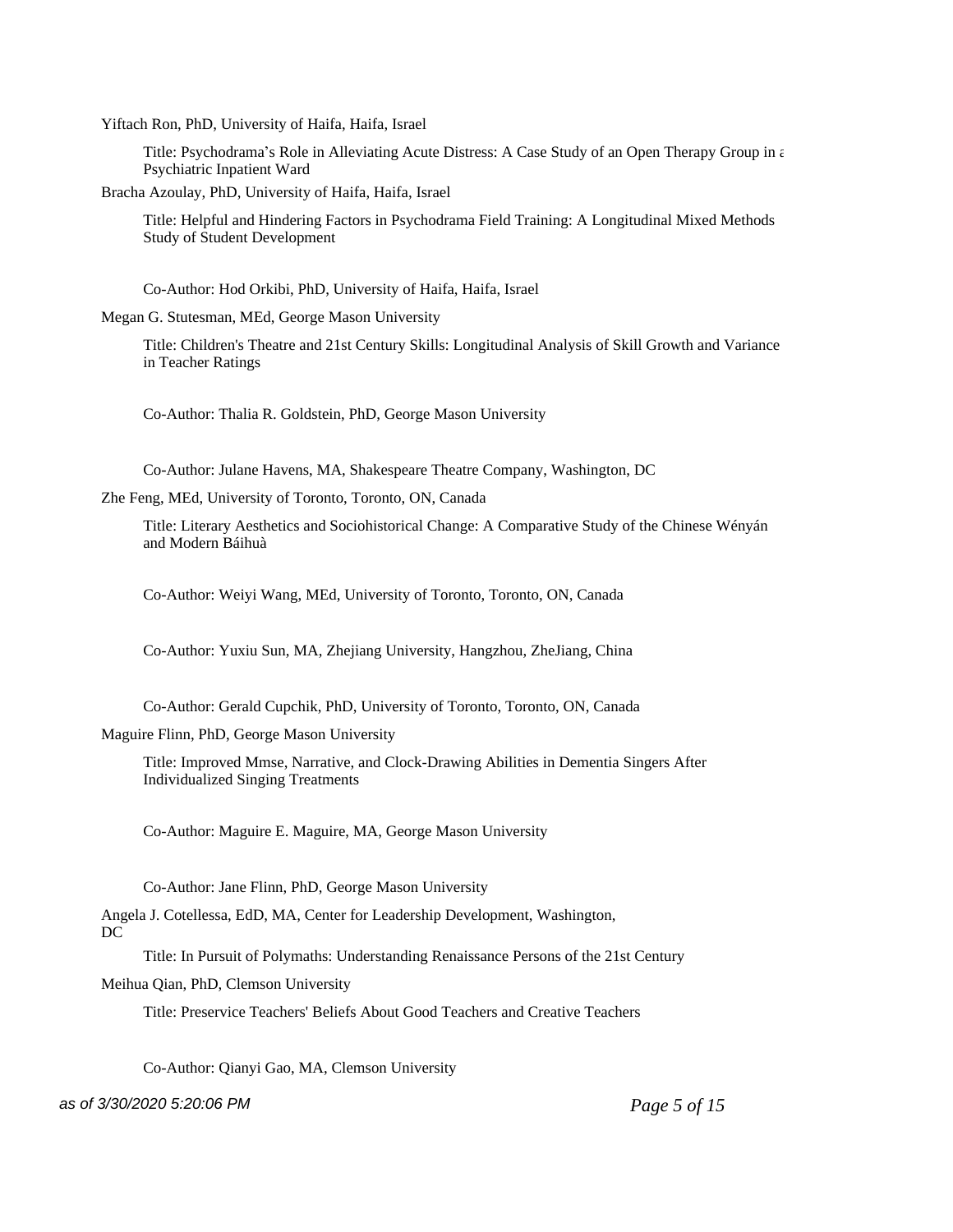Tejinder Kaur, BS, American University of the Caribbean School of Medicine, Cupecoy, Saint-Martin (French part), Cupecoy, Saint-Martin (French part)

Title: Effects of Zentangle Training on Measures of Stress

Co-Author: Manu Dwivedi, BS, American University of the Caribbean School of Medicine, Cupecoy, Saint-Martin (French part)

Co-Author: Fouad Berry, BS, American University of the Caribbean School of Medicine, Cupecoy, Saint-Martin (French part)

Co-Author: Somphone Schwarzer, PsyD, American University of the Caribbean School of Medicine, Cupecoy, Saint-Martin (French part)

Co-Author: Eleanore Miller, EdD, American University of the Caribbean School of Medicine, Cupecoy, Saint-Martin (French part)

Co-Author: Natalie Humphrey, PhD, American University of the Caribbean School of Medicine, Cupecoy, Saint-Martin (French part)

Co-Author: Joseph Miller, PhD, American University of the Caribbean School of Medicine, Cupecoy, Saint-Martin (French part)

Jeffrey K. Smith, PhD, University of Otago, Dunedin, New Zealand

Title: The Viral Universe: Characteristics of Popular Astronomical Images

Co-Author: Lisa F. Smith, EdD, University of Otago, Dunedin, New Zealand

Co-Author: Kim Arcand, MS, Smithsonian Institution, Cambridge, MA

Co-Author: Sarah Price, BS, Smithsonian Astrophyscial Observatory, Cambridge, MA

Co-Author: Randall K. Smith, PhD, Smithsonian Institution, Cambridge, MA

Co-Author: Watzke Megan, MS, Smithsonian Astrophysical Observatory, Cambridge, MA Ryan Willard, MS, University of Kansas

Title: Building an Empirically Supported Positive Psychology Expressive Writing Prompt Julia A. Clearman, MA, Wheaton College

Title: A Systematic Literature Review of Cognitive Load in Music Performance

as of 3/30/2020 5:20:06 PM *Page 6 of 15*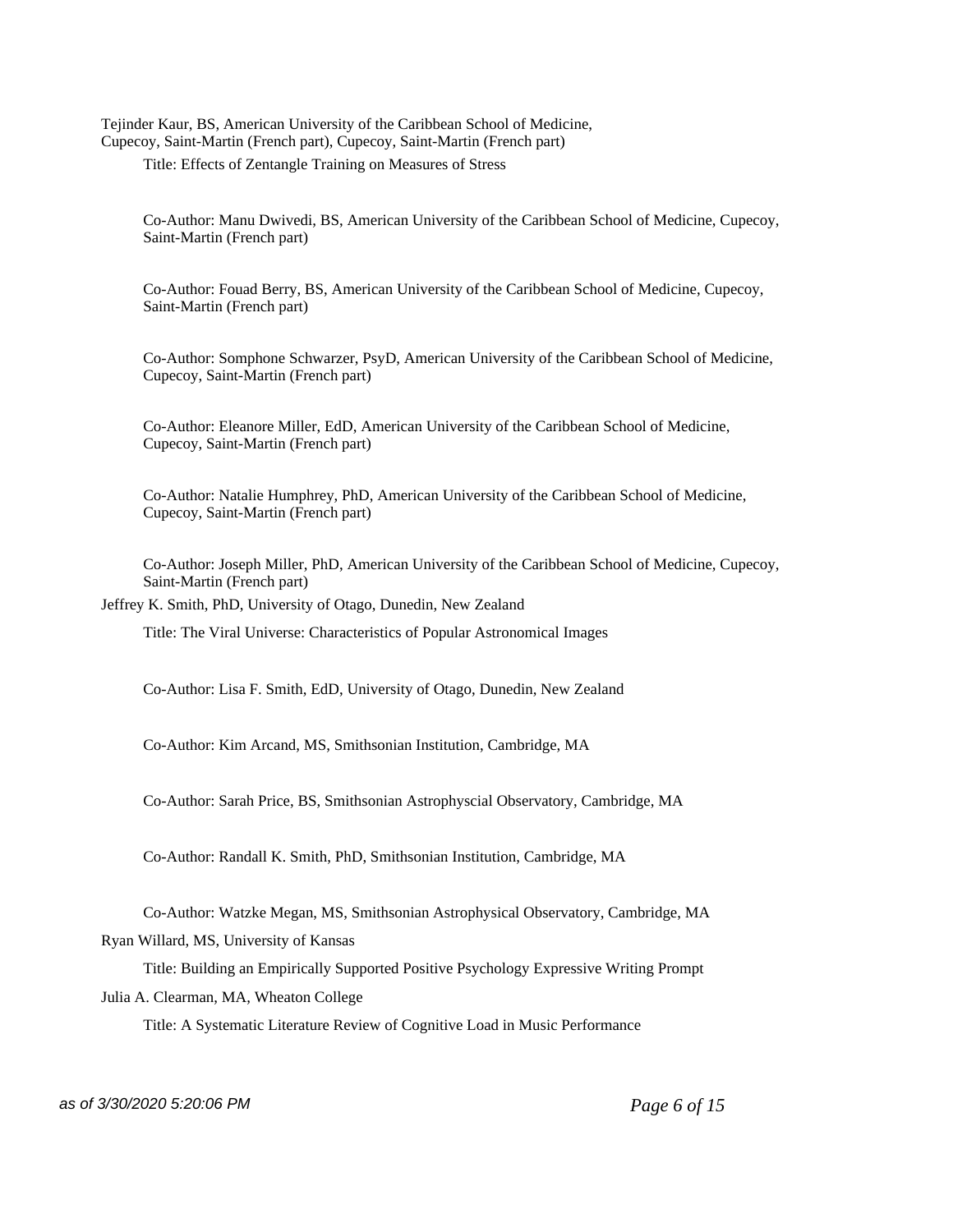Co-Author: Justine Stewart, BA, Wheaton College

Co-Author: Adam B. DeBoer, BA, Wheaton College

Co-Author: Kearston Barwegen, BA, Wheaton College

Co-Author: Benjamin Pyykkonen, PhD, Wheaton College Harun Tadik, MEd, University of Georgia

Title: Social Context and Malevolent Creativity

Co-Author: Harun Tadik, MEd, University of Georgia

### **Session ID: 457**

| Event Title                                        | Day/Time                            |                                            | Facility/Room Co-Listing Divisions |
|----------------------------------------------------|-------------------------------------|--------------------------------------------|------------------------------------|
| Symposium (A): The Dynamic Creativity<br>Framework | 8/6/2020 Thu 1:00<br>$PM - 1:50 PM$ | Convention<br>Center West<br>Overlook Room | 13.14                              |

# **Cochair**

Giovanni E. Corazza, PhD, University of Bologna, Bologna, BO, Italy

Roni Reiter-Palmon, PhD, University of Nebraska at Omaha

#### Participant/1stAuthor

Roni Reiter-Palmon, PhD, University of Nebraska at Omaha

Title: A Dynamic Model of Team Creativity

Ron A. Beghetto, PhD, Arizona State University

Title: Dynamic Approaches to Conceptualizing and Studying Creativity

Carol A. Mullen, PhD, Virginia Tech

Title: Dynamic Creativity in Influential Theory and Public Discourse

Giovanni E. Corazza, PhD, University of Bologna, Bologna, BO, Italy

Title: Creative Potential in the Dynamic Creativity Framework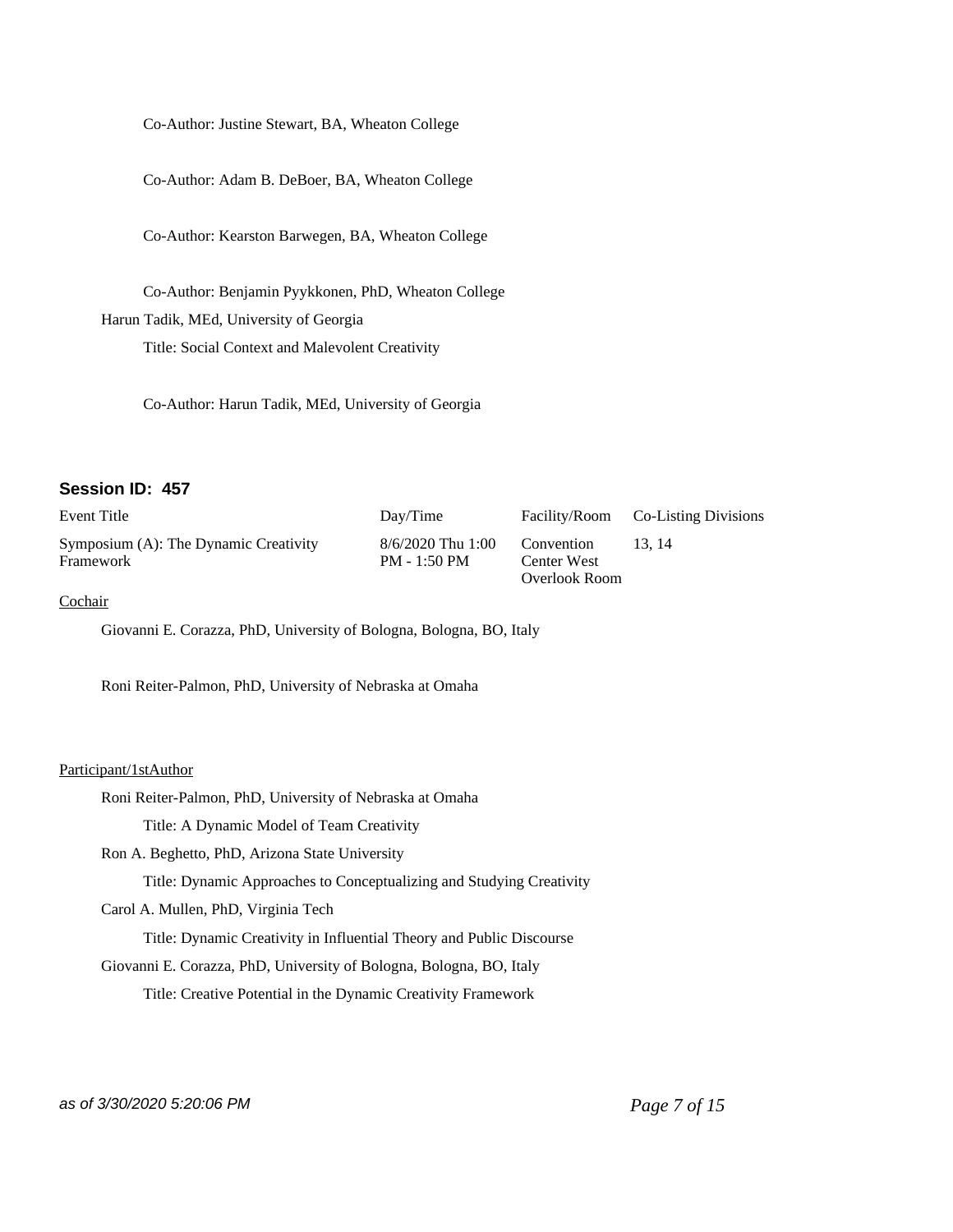# **Session ID: 355**

| Event Title                     | Day/Time                          |                                  | Facility/Room Co-Listing Divisions |
|---------------------------------|-----------------------------------|----------------------------------|------------------------------------|
| Symposium (A): Student Showcase | 8/7/2020 Fri 9:00<br>AM - 9:50 AM | Convention<br>Center Room<br>208 | APAGS, Psi Chi                     |

## **Chair**

Thalia R. Goldstein, PhD, George Mason University

# **Session ID: 356**

| Event Title                          | Day/Time                              |                                  | Facility/Room Co-Listing Divisions |
|--------------------------------------|---------------------------------------|----------------------------------|------------------------------------|
| Invited Address (A): Award Addresses | 8/7/2020 Fri 10:00<br>$AM - 10:50 AM$ | Convention<br>Center Room<br>156 |                                    |

# **Session ID: 458**

,

| Event Title                                                                   | Day/Time                            |                                   | Facility/Room Co-Listing Divisions |
|-------------------------------------------------------------------------------|-------------------------------------|-----------------------------------|------------------------------------|
| Symposium (A): The Study of Aesthetic<br>Experience: Who Likes What, and Why? | 8/7/2020 Fri 11:00<br>AM - 12:50 PM | Convention<br>Center Room<br>204C |                                    |

# Chair

Ines Schindler, PhD, Max Planck Institute for Empirical Aesthetics, Frankfurt am Main, Germany

### Participant/1stAuthor

Edward A. Vessel, PhD, Max Planck Institute for Empirical Aesthetics, Frankfurt am Main, Germany

Title: Visual Aesthetic Experiences and the Default-Mode Network

Pauline Larrouy-Maestri, PhD, Max Planck Institute for Empirical Aesthetics, Frankfurt am Main, Germany

Title: Right or Wrong: Evaluation of the Correctness of Music Performances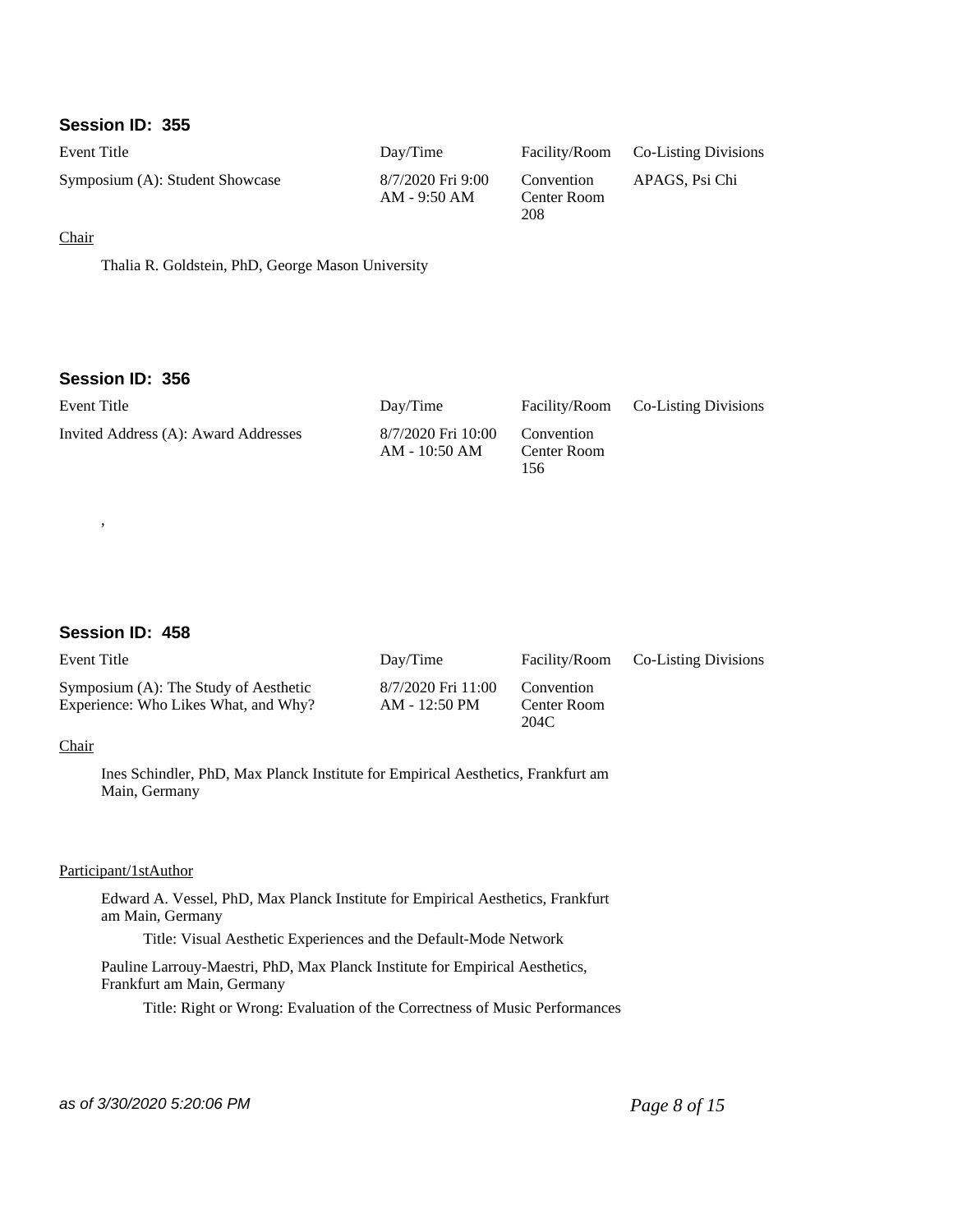Co-Author: David Poeppel, PhD, Max Planck Institute for Empirical Aesthetics, Frankfurt am Main, Germany

Nori Jacoby, PhD, Max Planck Institute for Empirical Aesthetics, Frankfurt am Main, Germany

Title: Aesthetics of Timing Across Musical Cultures, Styles, and Expertise

Co-Author: Kelly Jakubowski, PhD, Durham University, Durham, United Kingdom

Co-Author: Martín Rocamora, PhD, Universidad de la República, Montevideo, Uruguay

Co-Author: Luis Jure, PhD, Universidad de la República, Montevideo, Uruguay

Co-Author: Rainer Polak, PhD, Max Planck Institute for Empirical Aesthetics, Frankfurt am Main, Germany

Julia Merrill, PhD, Max Planck Institute for Empirical Aesthetics, Frankfurt am Main, Germany

Title: Aesthetic Emotions and Psychophysiology in Response to Live Contemporary/Classical Music

Ines Schindler, PhD, Max Planck Institute for Empirical Aesthetics, Frankfurt am Main, Germany

Title: The Feeling of Good Stories: Children's and Adults' Affective Responses

Co-Author: Winfried Menninghaus, PhD, Max Planck Institute for Empirical Aesthetics, Frankfurt am Main, Germany

#### **Discussant**

Ellen Winner, PhD, Boston College

# **Session ID: 437**

,

| Event Title                                                                                                                     | Day/Time                                       |                     | Facility/Room Co-Listing Divisions |
|---------------------------------------------------------------------------------------------------------------------------------|------------------------------------------------|---------------------|------------------------------------|
| Symposium (A): Women Take Meaning,<br>Psychotherapy, Neuroscience, and Culture<br>Benefits From Music (Gospel, Opera, and Rock) | $8/7/2020$ Fri 4:00 PM Convention<br>- 5:50 PM | Center Room<br>204B | 29.32.35                           |

# as of 3/30/2020 5:20:06 PM *Page 9 of 15*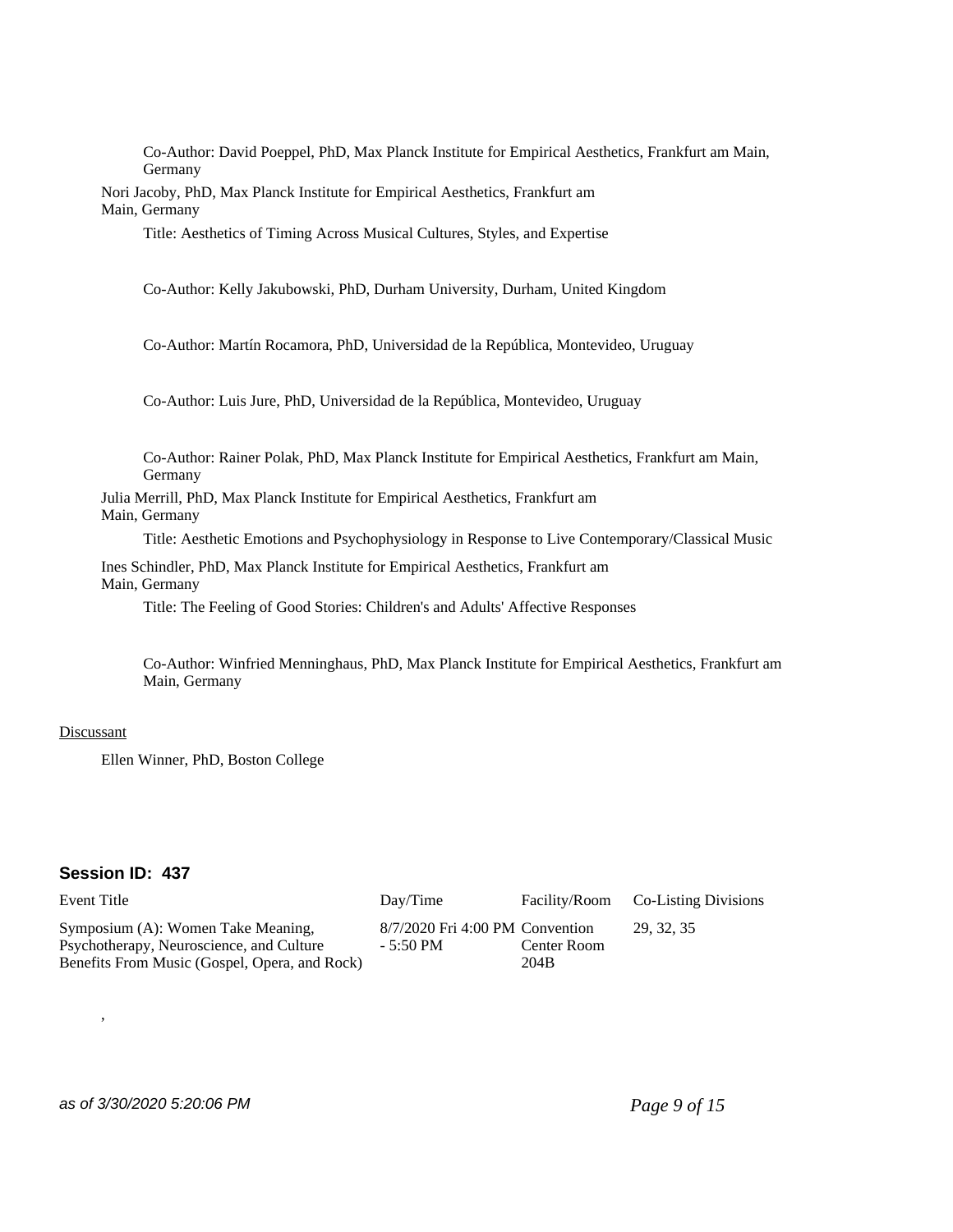# **Session ID: 460**

| Event Title                                                                                 | Day/Time     |                                  | Facility/Room Co-Listing Divisions |
|---------------------------------------------------------------------------------------------|--------------|----------------------------------|------------------------------------|
| Symposium (A): Creative Polymathy: The Power 8/8/2020 Sat 9:00<br>of the Renaissance Person | AM - 9:50 AM | Convention<br>Center Room<br>160 |                                    |

**Chair** 

Zorana Pringle, PhD, Yale University

Participant/1stAuthor

Scott Barry Kaufman, PhD, Imagination Institute of Positive Psychology, Philadelphia, PA

Title: Polymath Imagination

Angela J. Cotellessa, EdD, MA, Center for Leadership Development, Washington, DC

Title: In Pursuit of Polymaths: Understanding Renaissance Persons of the 21st Century

# **Session ID: 365**

| Event Title           | Day/Time                            |                                       | Facility/Room Co-Listing Divisions |
|-----------------------|-------------------------------------|---------------------------------------|------------------------------------|
| Poster Session (F): 2 | 8/8/2020 Sat 11:00<br>AM - 11:50 AM | Convention<br>Center Halls D<br>and E |                                    |

#### Participant/1stAuthor

Hallima Ahmed, BS, Leeds Beckett University, Leeds, England, United Kingdom

Title: Effects of Episodic and Semantic Memory Induction on Creativity in Younger and Older Adults

Co-Author: Kata Pauly-Takacs, PhD, Leeds Beckett University, Leeds, United Kingdom

Co-Author: Anna Abraham, PhD, Leeds Beckett University, Leeds, United Kingdom

Katie A. Mathew, MA, Drexel University

Title: The Impact of Feedback on Beliefs About Creativity and Creative Performance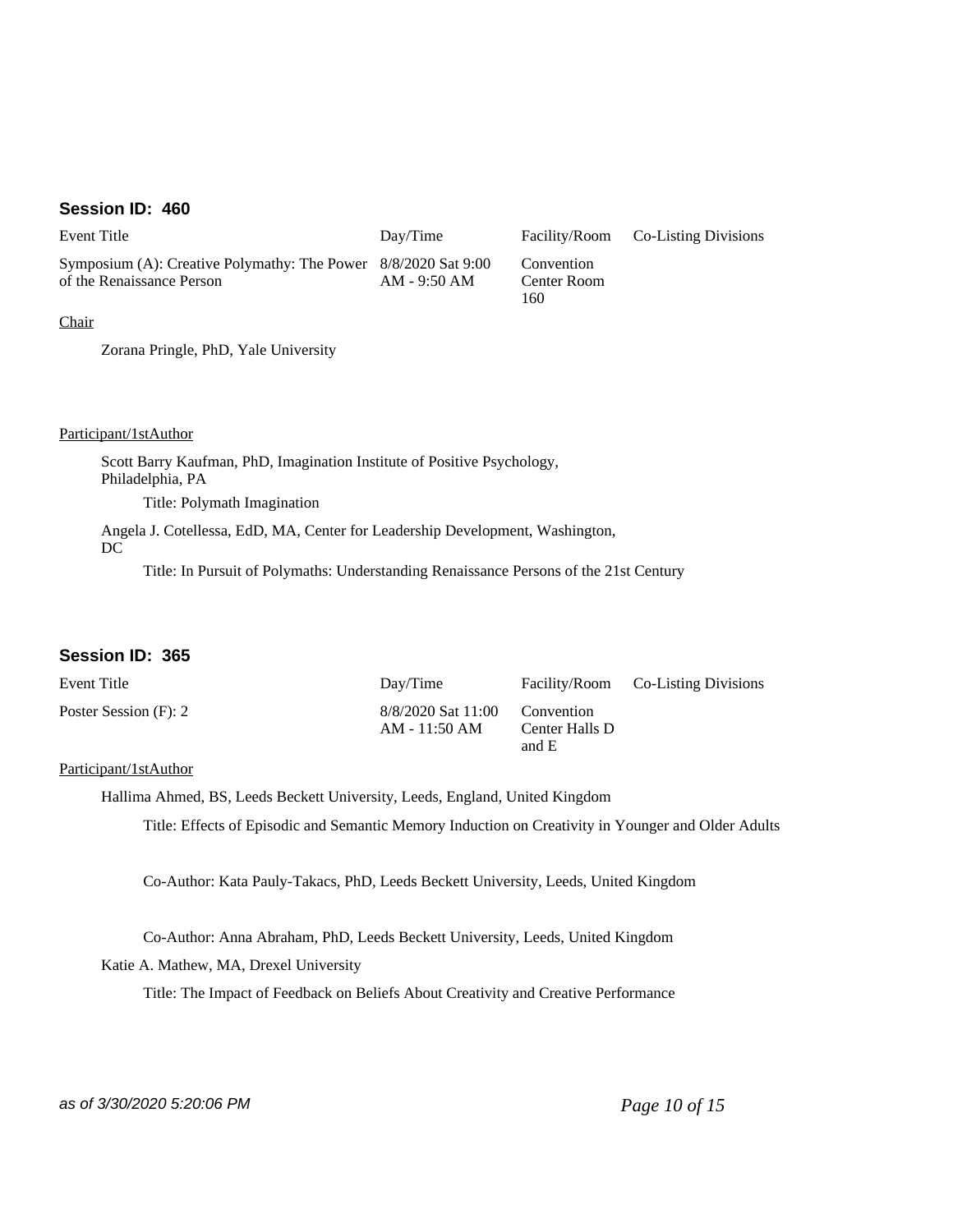Co-Author: Jen Katz-Buonincontro, PhD, Drexel University

Co-Author: Richard Hass, PhD, Jefferson University

Co-Author: Evangelia G. Chrysikou, PhD, Drexel University

Aida Fernandez-Cotarelo, PhD, University of the Basque Country - Psychology Faculty, Donostia - San Sebastian, Gipuzkoa, Spain

Title: The Dance Aesthetic Fluency Scale: Design and Validation of a Measure of Dance Knowledge

Elaine Perignat, PhD, Drexel University

Title: Steam Teachers' Creativity Fostering Behaviors: A Mixed Methods Case Study

Heather T. Snyder, PhD, Edinboro University of Pennsylvania

Title: Self-Perceptions of Creativity and Well-Being in College Students

Co-Author: Samantha Mauro Betters, Edinboro University of Pennsylvania

Co-Author: Brianna M.L. Williams, BS, Edinboro University of Pennsylvania

Yovav Eshet, PhD, Zefat Academic College, Zefat, Israel

Title: The Connection Between Creative Thinking, Personality Traits, and Academic Integrity: The Case of Pre-Service Teachers Students

Co-Author: Adva Margaliot, PhD, Achva College of Education, Arugot, Israel

Lauren M. Zaeske, BA, University of Kansas

Title: The Relationship of Early Family Warmth and Safety to Creative Adolescents' Personality

Co-Author: Susanna A. Kahnke, MS, University of Kansas

Co-Author: Maxwell Birdnow, MS, University of Kansas

Co-Author: Barbara A. Kerr, PhD, University of Kansas

Susanna A. Kahnke, MS, University of Kansas

Title: Family Characteristics of Creative Adolescents

Co-Author: Lauren M. Zaeske, BA, University of Kansas

Co-Author: Maxwell Birdnow, MS, University of Kansas

as of 3/30/2020 5:20:06 PM *Page 11 of 15*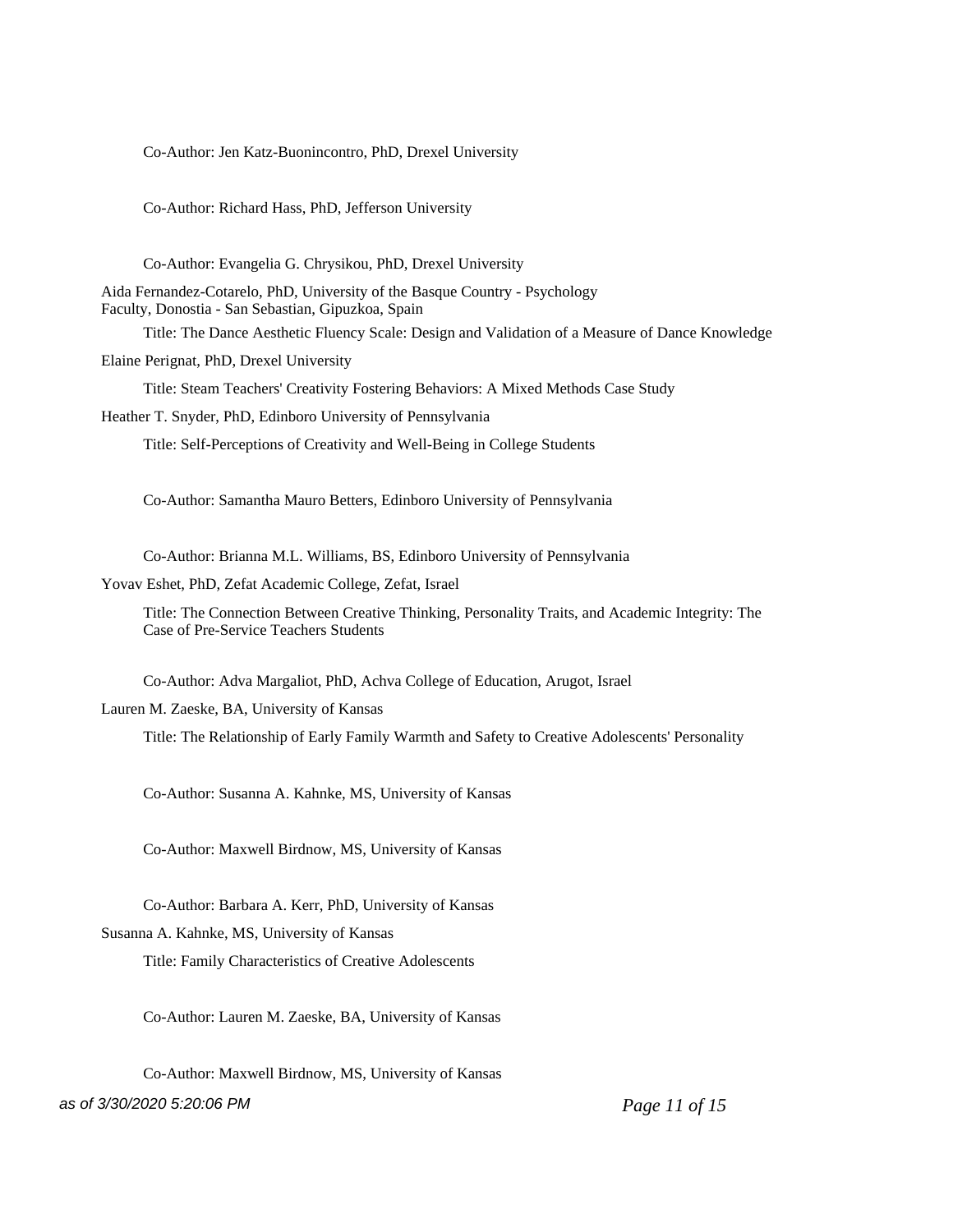Co-Author: Barbara A. Kerr, PhD, University of Kansas

Jiajun Guo, PhD, East China Normal University, Shanghai, China

Title: Teachers' Perceptions of Students' Creativity in China's Classrooms: The Role of Students' Academic Achievement, Misbehaviors, and Divergent Thinking

Katia D. McEvoy-Holguin, BA, California State University, Bakersfield

Title: Understanding Creativity of Self and Others

Co-Author: Carmen Lorenzo Baker, BA, California State University, Bakersfield

Co-Author: Sarah Rhodes, BA, California State University, Bakersfield

Co-Author: Nicolas Alberto, AA, California State University, Bakersfield

Co-Author: Denisse B. Silva, BA, California State University, Bakersfield

Co-Author: Richard C. Zamora, PhD, California State University, Bakersfield

David Mattson, MA, Drexel University

Title: Developing Teachers' Culturally Responsive Pedagogy (crp) in a Study of Arts Integration

Co-Author: Jen Katz-Buonincontro, PhD, Drexel University

Co-Author: Ross Anderson, PhD, Inflexion, Eugene, OR

Co-Author: Tracy Bousselot, PhD, Inflexion, Eugene, OR

Co-Author: Jessica Land, MA, Creative Engagement Lab, LLC, Eugene, OR

Co-Author: Mari Livie, Creative Engagement Lab, LLC, Eugene, OR

Sisi Liu, PhD, Lingnan University, Tuen Mun, Hong Kong, China

Title: Emotion and Creativity: The Effect on Emotionally Laden Creative Processes

Co-Author: Da Jiang, PhD, Education University of Hong Kong, Tai Po, Hong Kong, China Rachel Goldberg, Portsmouth High School, Portsmouth, NH

Title: Beginning, Middle, and End of the Creative Process: A Study of Educators in a Year-Long Fellowship Project

as of 3/30/2020 5:20:06 PM *Page 12 of 15*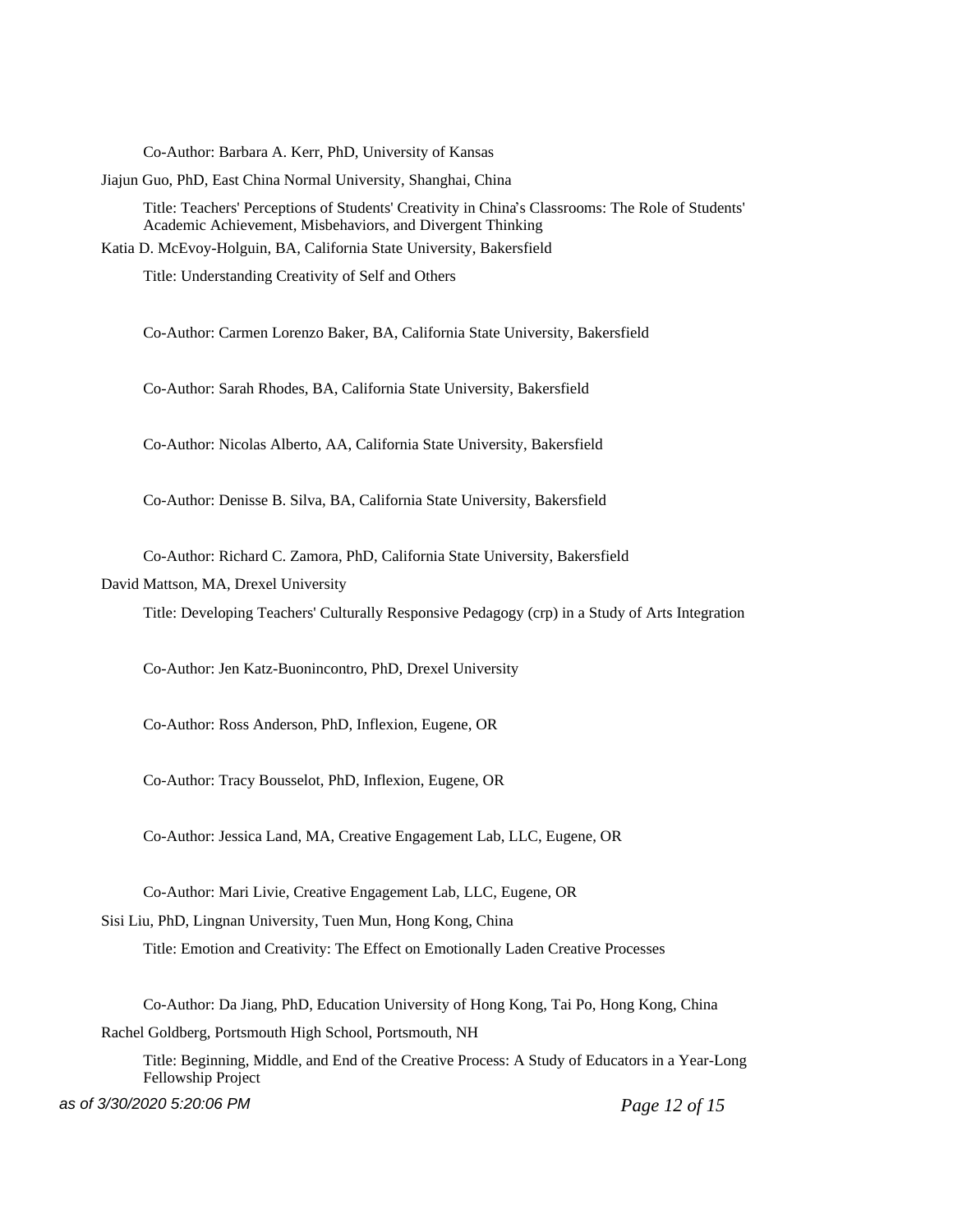Co-Author: Julie Averbach, Yale University

Co-Author: Zorana Ivcevic, PhD, Yale University

Co-Author: Eliana Grossman, BA, City University of New York Sakhavat Mammadov, PhD, Valdosta State University Title: Temperament and Personality Predictors of Creativity

Co-Author: Tracy L. Cross, PhD, College of William and Mary

Co-Author: Jennifer R. Cross, PhD, College of William and Mary Christian Steciuch, MA, Northern Illinois University Title: Does Cohesion Matter? The Effect of Cohesive Accompanying Text on Aesthetic Responses

Co-Author: Ryan Kopatich, MA, MS, Northern Illinois University

Co-Author: Keith Millis, PhD, Northern Illinois University

Isaac D. Gardner, MA, University of Kansas

Title: Development of a Neurofeedback Protocol for Creative Flow and Well-Being

Co-Author: Isaac D. Gardner, MA, University of Kansas

Co-Author: Lauren M. Zaeske, BA, University of Kansas

Co-Author: Barbara A. Kerr, PhD, University of Kansas

Julia A. Clearman, MA, Wheaton College

Title: A Systematic Literature Review of Mental Health Literacy Training in Conservatory Music Education

Co-Author: Benjamin Pyykkonen, PhD, Wheaton College

Emily M. Whitehead, BS, University of Nebraska at Omaha

Title: Personality Characteristics as Predictors of Multiple Measures of Creativity

Co-Author: Chelsa Dredge, BS, University of Nebraska at Omaha

as of 3/30/2020 5:20:06 PM *Page 13 of 15*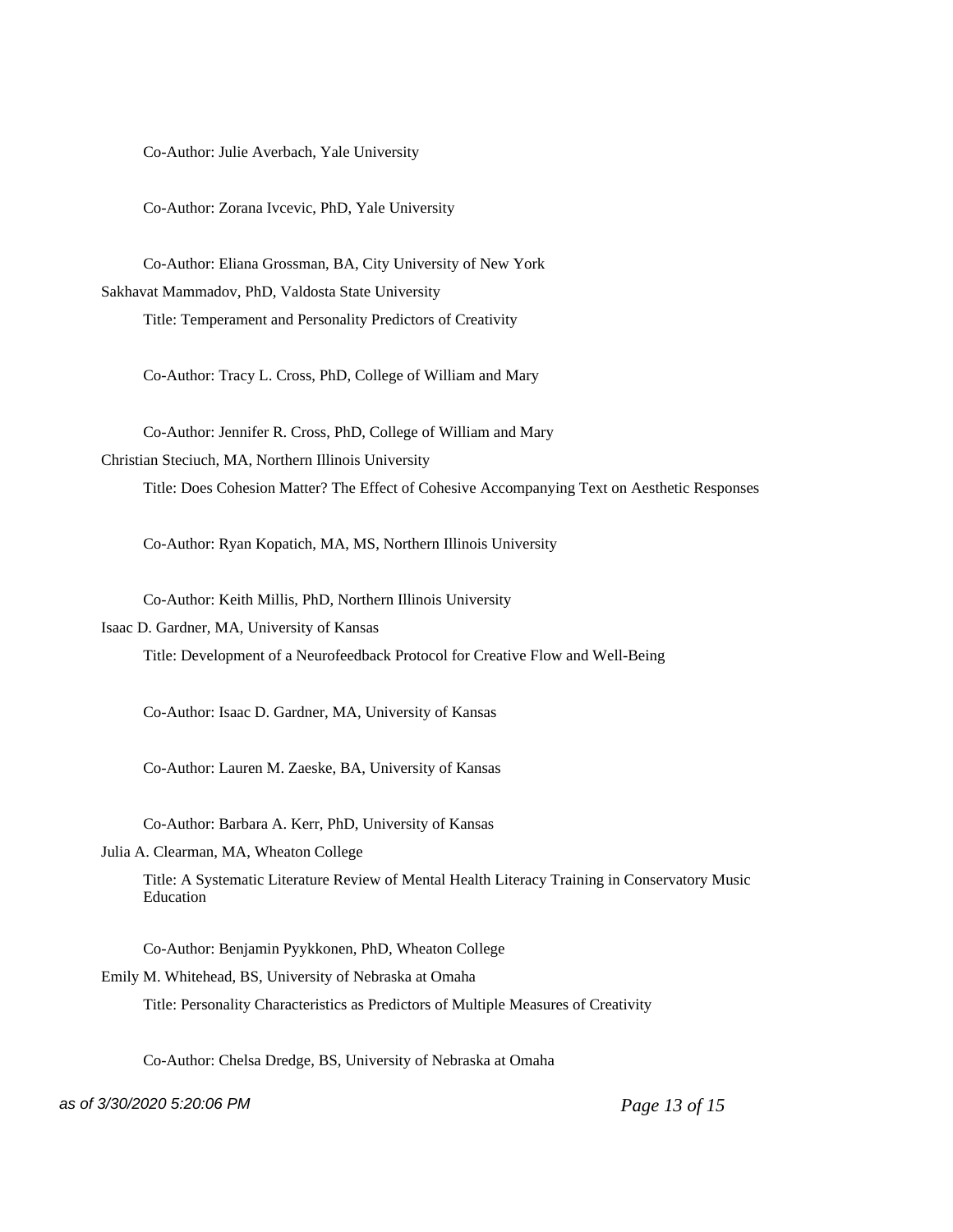Harun Tadik, MEd, University of Georgia

Title: Discretion and Creativity: A Novel Approach to Measure the Variation in Creative Behaviors

Co-Author: Harun Tadik, MEd, University of Georgia

Lindsay E. Lee, BA, University of North Texas

Title: Social Comparisons and the Creative Process of Talented Theater Students

Co-Author: Melanie S. Meyer, BA, University of North Texas

Co-Author: Anne N. Rinn, PhD, University of North Texas

Meihua Qian, PhD, Clemson University

Title: Creative Process and Influential Factors: A Review of Recent Research

Co-Author: Shuyu Huang, MA, Clemson University

Co-Author: Qianyi Gao, MA, Clemson University

Sue Hyeon Paek, PhD, University of Northern Colorado

Title: How Reliable Are Divergent Thinking Tests? A Reliability Generalization and Meta-Analysis

Co-Author: Boris Forthmann, PhD, University of Münster, Münster, Germany, Germany

Co-Author: Tyler Price, BA, University of Northern Colorado

Co-Author: Jessica Jardee, BA, University of Northern Colorado

### **Session ID: 352**

,

Event Title **Event Title** Day/Time Facility/Room Co-Listing Divisions Executive Committee Meeting (B): [Executive Committee Meeting] 8/8/2020 Sat 3:00 PM - 3:50 PM Marriott Marquis Washington, DC Hotel Eastern

# as of 3/30/2020 5:20:06 PM *Page 14 of 15*

Market Room